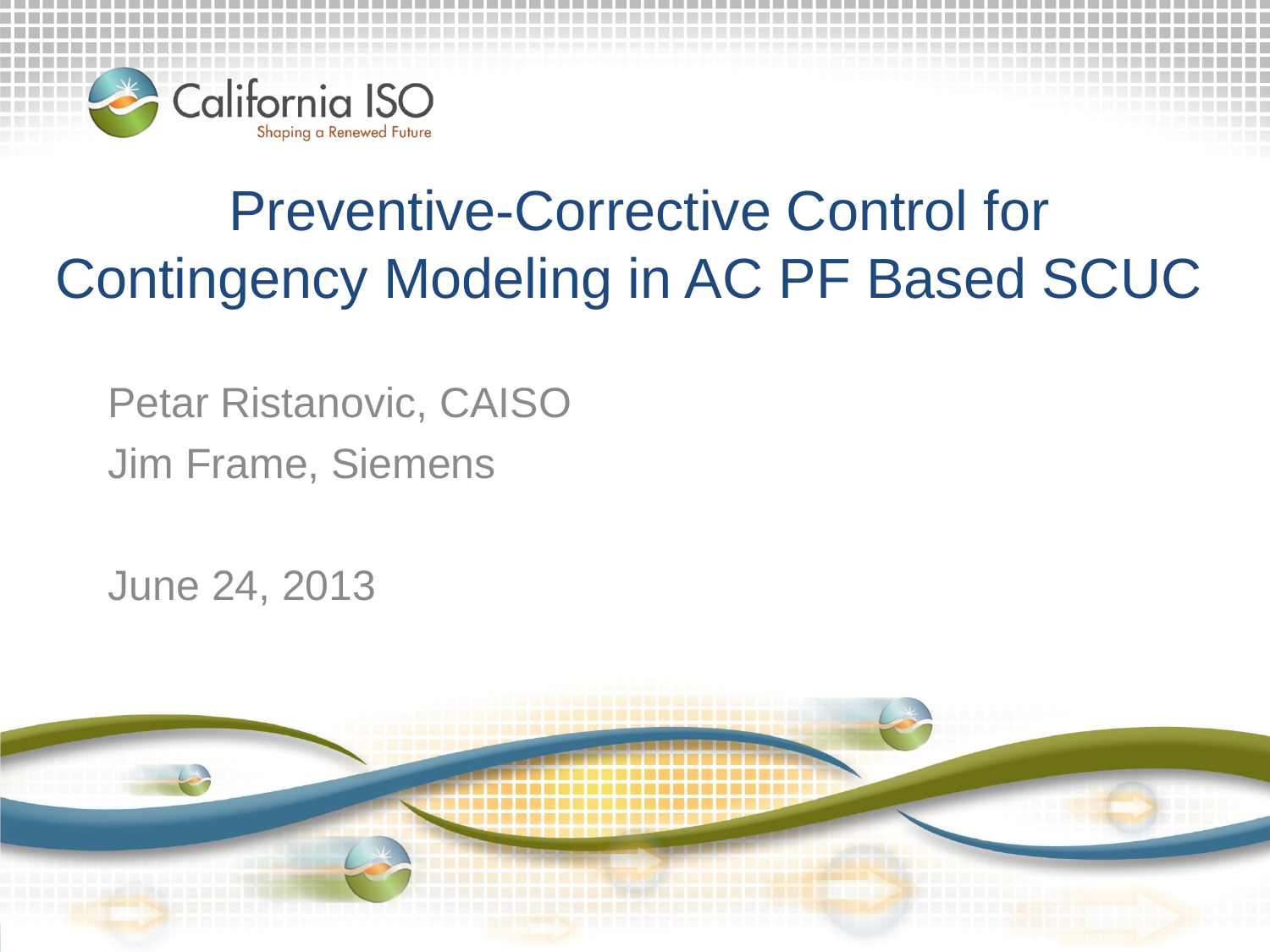### CAISO Market Software Design Principles

- Stochastic influences modeled in **forecasting** of load, ancillary services, renewables production and special services such as flexible ramping
- $\Box$  Representation of the physical characteristic of the system to the maximum extent possible
- □ Multi interval **time-coupled** co-optimization of energy and AS
- **Minimum possible out-of-market interventions**
- Longest possible time horizons with smallest possible **uniform** time steps
- $\Box$  Minimize impact of different time increments across hierarchical markets
- **□** SCUC/SCDD market optimization with built-in successive relaxed Linear Programming based **AC OPF**

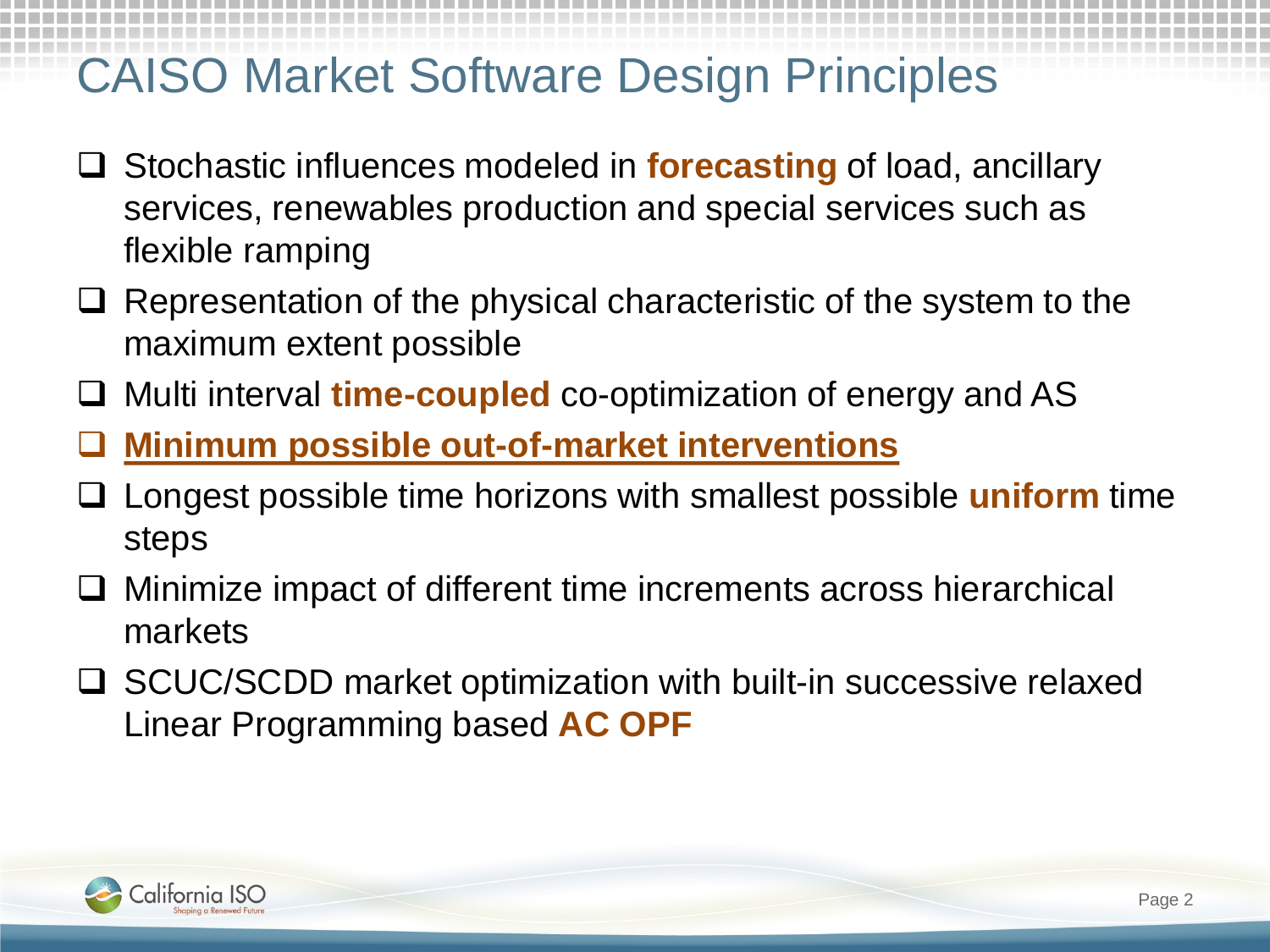## Market software functional requirements and solution approaches

|                           | <b>Functionality</b>                                           | <b>Economic</b><br>Dispatch (ED) | <b>Dynamic</b><br>Dispatch (DD) | <b>Security</b><br>(SCED) | <b>Security</b><br><b>Constrained ED</b> Constrained DD<br>(SCDD) | <b>Unit</b><br><b>Commitment</b><br>(UC) | <b>Security</b><br><b>Constrained UC</b><br>(SCUC) | <b>Optimal Outage</b><br>Coordination<br>(00C) |              |
|---------------------------|----------------------------------------------------------------|----------------------------------|---------------------------------|---------------------------|-------------------------------------------------------------------|------------------------------------------|----------------------------------------------------|------------------------------------------------|--------------|
| Single interval           | Single part bids for energy and AS                             |                                  |                                 |                           |                                                                   |                                          |                                                    |                                                |              |
|                           | Virtual bids for production and consumption                    |                                  |                                 |                           |                                                                   |                                          |                                                    |                                                | problems     |
|                           | Up to congestion transactions                                  |                                  |                                 |                           |                                                                   |                                          |                                                    |                                                |              |
|                           | <b>Preventive enforcement of transmission constraints</b>      |                                  |                                 |                           |                                                                   |                                          |                                                    |                                                |              |
|                           | Preventive/corrective enforecement of transmission constraints |                                  |                                 |                           |                                                                   |                                          |                                                    |                                                | non-MIP      |
|                           | <b>Cascading of AS</b>                                         |                                  |                                 |                           |                                                                   |                                          |                                                    |                                                |              |
|                           | Co-optimization of energy and AS                               |                                  |                                 |                           |                                                                   |                                          |                                                    |                                                |              |
|                           | Dynamic ramp rate constraints                                  |                                  |                                 |                           |                                                                   |                                          |                                                    |                                                |              |
|                           | <b>Dynamic AS ramp rate constraints</b>                        |                                  |                                 |                           |                                                                   |                                          |                                                    |                                                |              |
|                           | <b>Resource no-load costs</b>                                  |                                  |                                 |                           |                                                                   |                                          |                                                    |                                                |              |
| optimization              | Resource multi-segment startup costs                           |                                  |                                 |                           |                                                                   |                                          |                                                    |                                                |              |
|                           | <b>Interruptable load bids</b>                                 |                                  |                                 |                           |                                                                   |                                          |                                                    |                                                |              |
|                           | Constrained output generation (COG) dispatch and pricing       |                                  |                                 |                           |                                                                   |                                          |                                                    |                                                |              |
|                           | <b>Limited time of use resources</b>                           |                                  |                                 |                           |                                                                   |                                          |                                                    |                                                |              |
| coupled                   | Special resource status change constraints                     |                                  |                                 |                           |                                                                   |                                          |                                                    |                                                | MIP problems |
| time<br>interval<br>Multi | Special resource grouping constraints                          |                                  |                                 |                           |                                                                   |                                          |                                                    |                                                |              |
|                           | Forbidden regions of operation                                 |                                  |                                 |                           |                                                                   |                                          |                                                    |                                                |              |
|                           | Resource startup/shutdown MW profiles                          |                                  |                                 |                           |                                                                   |                                          |                                                    |                                                |              |
|                           | Multi stage generation                                         |                                  |                                 |                           |                                                                   |                                          |                                                    |                                                |              |
|                           | Multi-interval block transactions                              |                                  |                                 |                           |                                                                   |                                          |                                                    |                                                |              |
|                           | Minimum on-line commitment constraints                         |                                  |                                 |                           |                                                                   |                                          |                                                    |                                                |              |
|                           | <b>Generation and transmission outage requests</b>             |                                  |                                 |                           |                                                                   |                                          |                                                    |                                                |              |
|                           | Special grouping constraints for outage requests               |                                  |                                 |                           |                                                                   |                                          |                                                    |                                                |              |

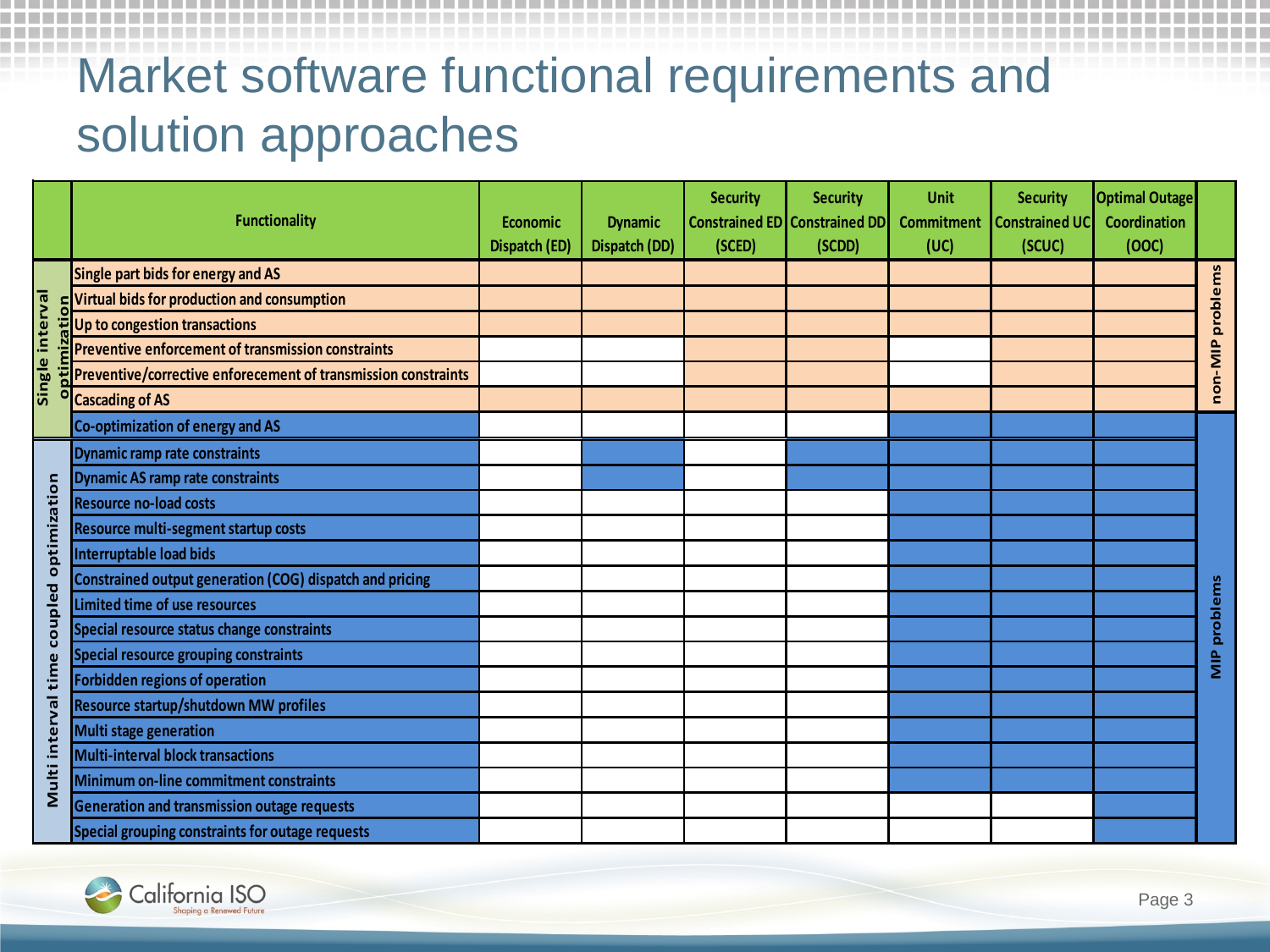### Relevant NERC/WECC reliability standards

- **NERC BAL-002-1a R4.1**: A Balancing Authority shall return its ACE to zero if its ACE just prior to the Reportable Disturbance was positive or equal to zero. For negative initial ACE values just prior to the Disturbance, the Balancing Authority shall return ACE to its pre-Disturbance value.
- **NERC BAL-002-1a R4.2**: The default Disturbance Recovery Period is **15 minutes** after the start of a Reportable Disturbance.
- **WECC TOP-007-WECC-1 R1**: When the actual power flow exceeds an SOL for a Transmission path, the Transmission Operators shall take immediate action to reduce the actual power flow across the path such that at no time shall the power flow for the Transmission path exceed the SOL for more than **30 minutes**

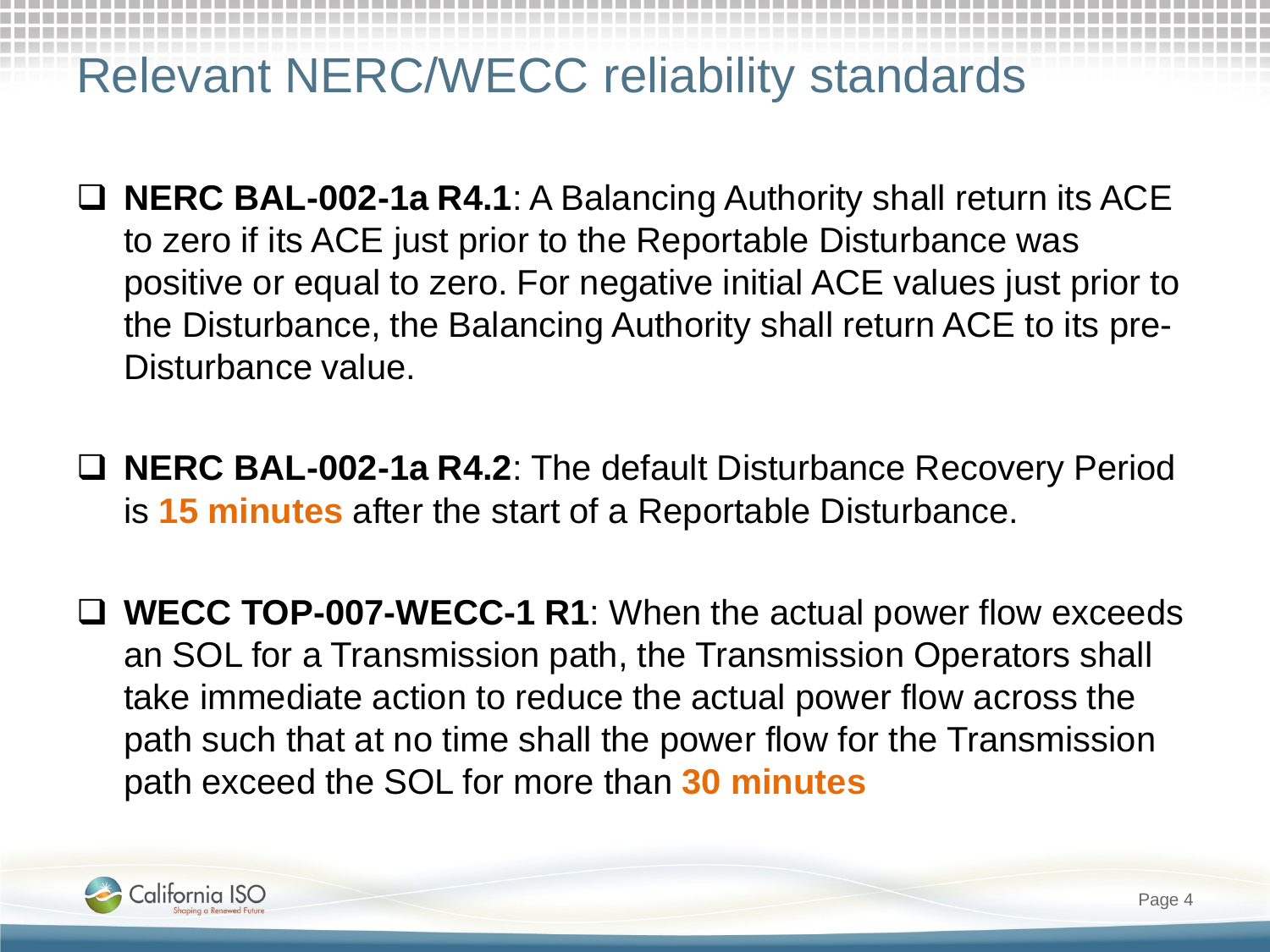SOLs versus IROLs

*If there is a violation:*

| <b>Types of limits</b> | <b>Definition</b>                                                                                                                                                                      | <b>NERC</b><br>standard                                     | <b>WECC</b><br>standard                             |
|------------------------|----------------------------------------------------------------------------------------------------------------------------------------------------------------------------------------|-------------------------------------------------------------|-----------------------------------------------------|
| <b>SOLS</b>            | <b>Broad term</b><br>for operating<br>limit                                                                                                                                            | Report<br>violation                                         | 30 min for<br>corrective<br>action, no<br>load shed |
| <b>IROLS</b>           | Subset of SOLs<br>that if violated,<br>could expose a<br>widespread area<br>of the bulk electric<br>system to<br>instability,<br>uncontrolled<br>separation(s) or<br>cascading outages | 30 min for<br>corrective<br>action, can<br>use load<br>shed | <b>Not</b><br>applicable                            |

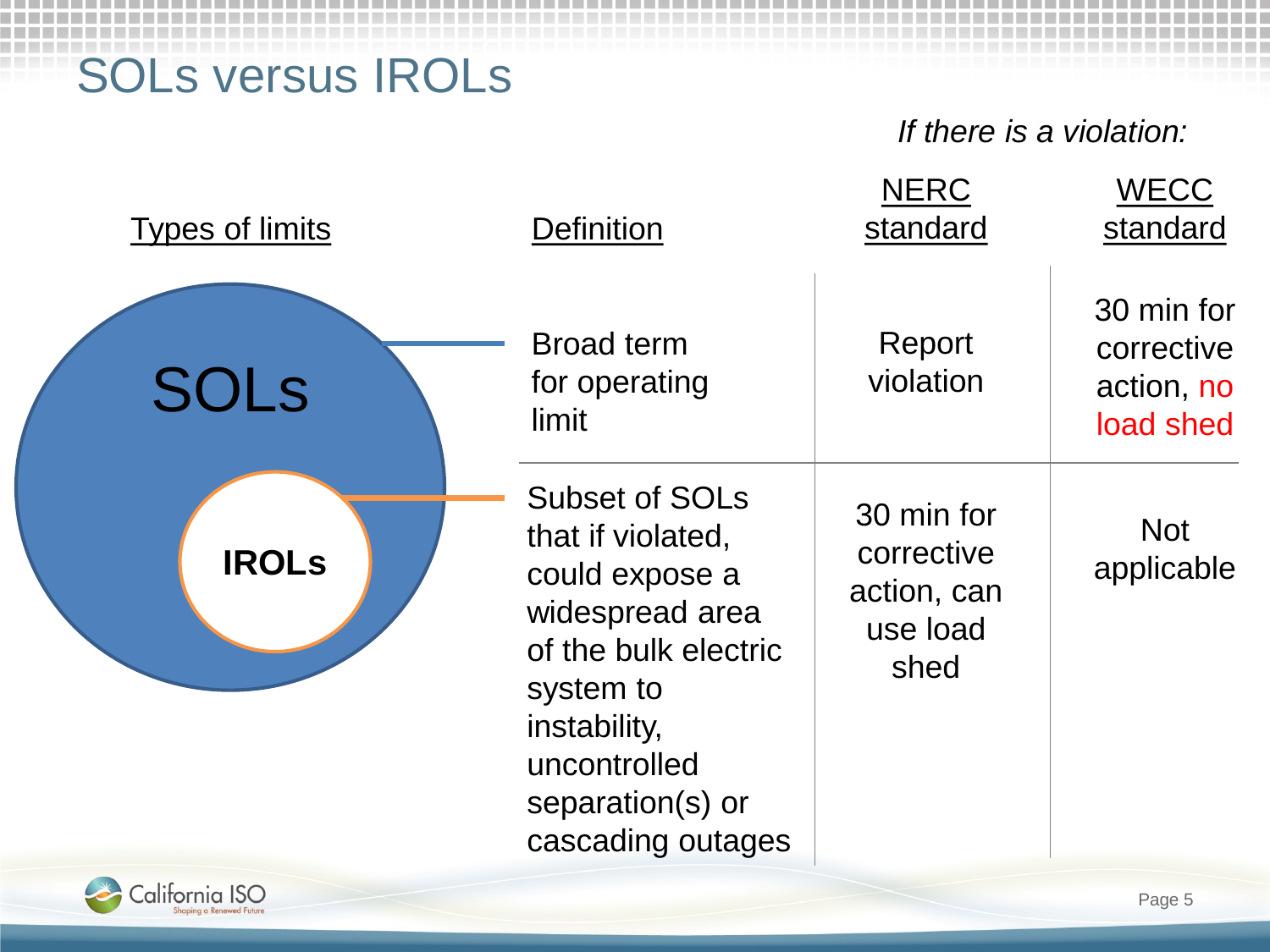## Current practice at CAISO to mitigate potential generator outages and SOL violations

- **□ Generator outages** 
	- Special nomogram constraints added to market model based on off-line engineering studies
	- Exceptional dispatches
- **□ SOL violations (8 WECC paths within CAISO)** 
	- **10 minutes reserves**
	- Minimum on line capacity constraints
	- Exceptional dispatches to position resources at higher ramp rate operating range

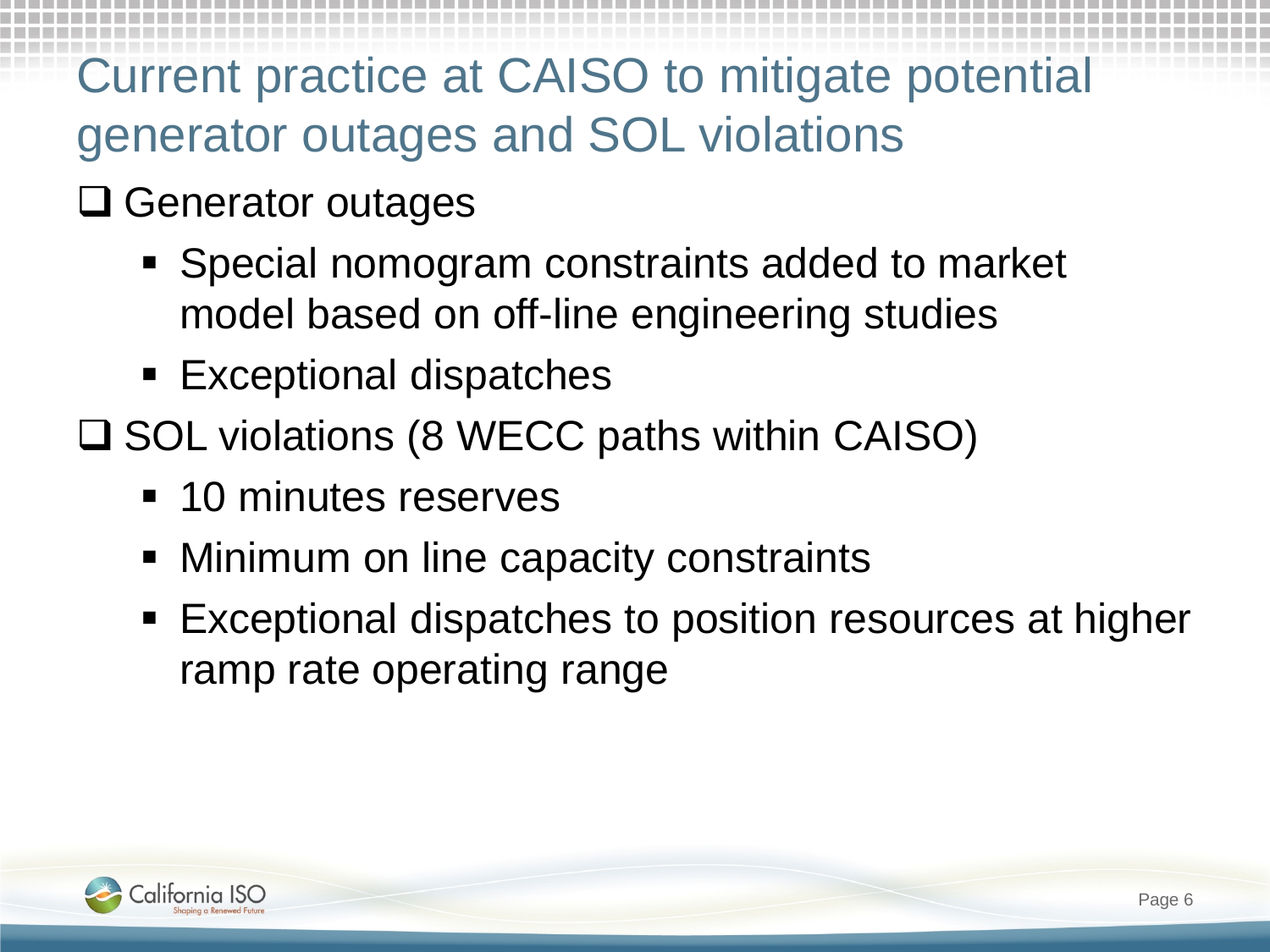## Reliability challenges

| <b>Mechanism</b>                               | Addresses:                                                                                        | <b>Amount of</b><br>capacity procured<br>determined by: | <b>Locational</b><br>definition:                   | <b>Ensures accurate amt</b><br>of capacity procured at<br>right location?       |
|------------------------------------------------|---------------------------------------------------------------------------------------------------|---------------------------------------------------------|----------------------------------------------------|---------------------------------------------------------------------------------|
| $10$ min<br>contingency<br><b>reserves</b>     | NERC/WECC<br>operating reserve<br>requirements                                                    | <b>WECC operating</b><br>reserve<br>requirements        | System-wide                                        | Partially - deliverability<br>issues because not flow-<br>based and granularity |
| <b>Exceptional</b><br>dispatch                 | As specified in ISO<br>tariff                                                                     | Operator judgment                                       | Location specific<br>based on operator<br>judgment | Partially – potential<br>deliverability issues and<br>imprecise procurement     |
| <b>MOC</b><br>constraint                       | <b>WECC standard</b><br><b>TOP-007-WECC-1</b><br>R <sub>1</sub> and non-flow<br>based constraints | <b>Predefined static</b><br>region and<br>requirement   | <b>Predefined static</b><br>region                 | Partially – predefined<br>static regions and only<br>commits units to Pmin      |
| <b>Preventive-</b><br>corrective<br>constraint | <b>WECC</b> standard<br><b>TOP-007-WECC-1</b><br>R <sub>1</sub>                                   | Optimized solution Nodal                                |                                                    | <b>Fully</b>                                                                    |

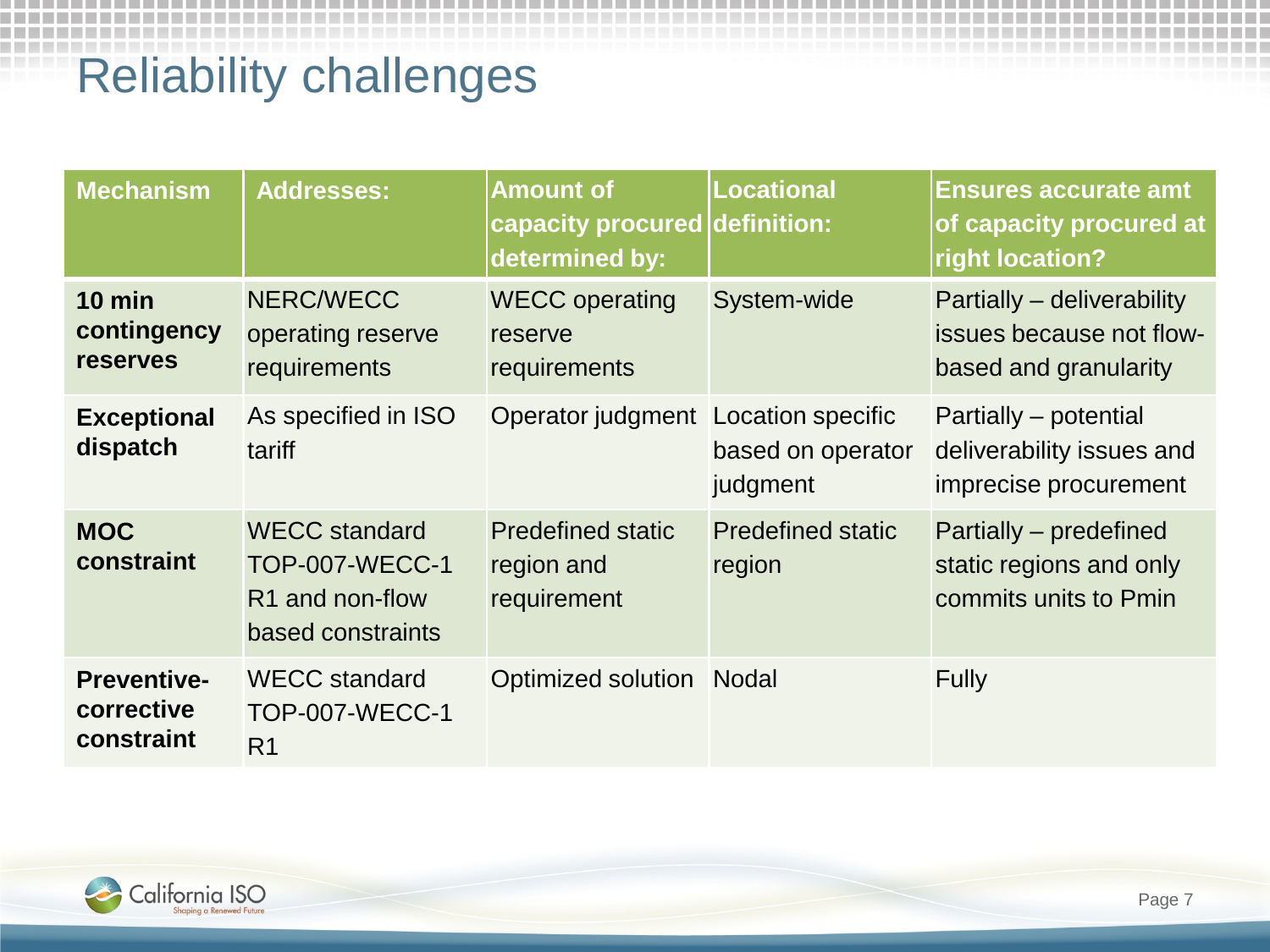## Efficiency challenges

| <b>Mechanism</b>                               | <b>Optimized</b><br>procurement?                         | <b>Efficiently</b><br>dispatched post-<br>contingency? | <b>Bid cost</b>                                          | <b>Fast response</b><br>valued in<br>market? |
|------------------------------------------------|----------------------------------------------------------|--------------------------------------------------------|----------------------------------------------------------|----------------------------------------------|
| $10$ min<br>contingency<br><b>reserves</b>     | Yes, for system-wide<br>need co-optimized<br>with energy | May have<br>deliverability issues                      | <b>Reflected in LMP</b>                                  | <b>Yes</b>                                   |
| <b>Exceptional</b><br>dispatch                 | No, manual process                                       | Very likely                                            | Not reflected in<br><b>LMP</b>                           | <b>No</b>                                    |
| <b>MOC</b><br>constraint                       | No, constraint is pre-<br>defined and not<br>dynamic     | Likely                                                 | Not reflected in<br><b>LMP</b>                           | No, ramping<br>speed not<br>considered       |
| <b>Preventive-</b><br>corrective<br>constraint | Yes, at nodal level                                      | <b>Yes</b>                                             | Reflected in LMP<br>and potential<br><b>LMCP</b> payment | Yes                                          |

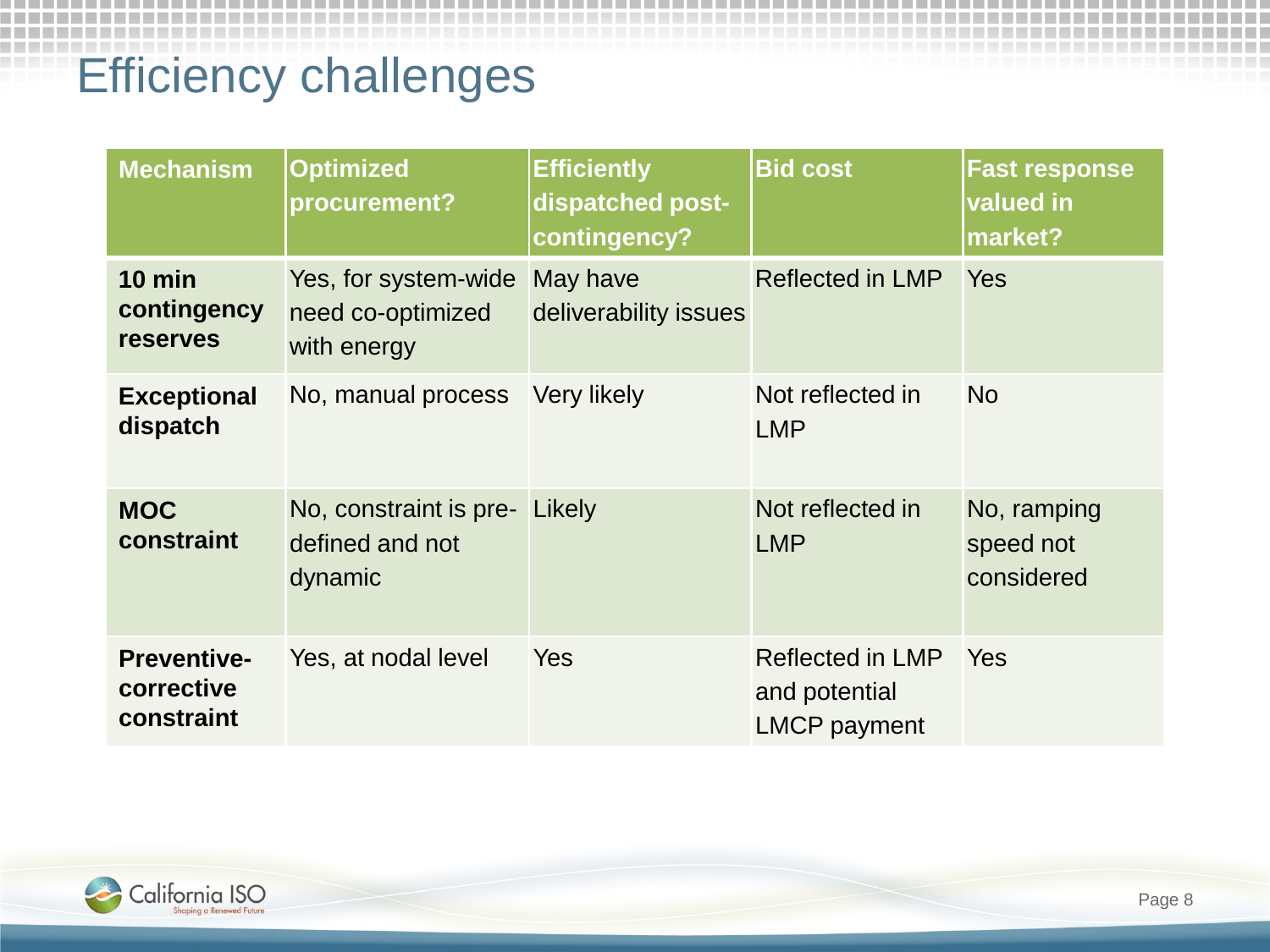#### Generation outages preventive-corrective mitigation assuming participation of resources with AS awards **Post AGC state:**

$$
\sum_{k \in Ru, k \neq l} \Delta p_{k,t}^{l,C1} \leq min(Req_t^{Ru}, p_{l,t}^{En}) \quad , \qquad 0 \leq \Delta p_{k,t}^{l,C1} \leq p_{k,t}^{Ru}
$$

$$
\sum_{i \neq l} SF_{i,t}^m \cdot p_{i,t}^{En} + \sum_{k \in Ru, k \neq l} SF_{k,t}^m \cdot \Delta p_{k,t}^{l,C1} \leq P_{t,EL}^m
$$

**Post contingency reserves deployment state:**

$$
\sum_{k \in S_r \cup Nr, k \neq l} \Delta p_{k,t}^{l,C2} = p_{l,t}^{En} \qquad 0 \leq \Delta p_{k,t}^{l,C2} \leq p_{k,t}^{Sr} + p_{k,t}^{Nr}
$$
\n
$$
p_{k,t}^{Sr} \leq \min[p_{k,t}^{max} - p_{k,t}^{En} - p_{k,t}^{Ru}, p_{k,t}^{Sr, max}, RU_{k,t}(p_{k,t}^{En}, p_{k,t+1}^{En}, 10)]
$$
\n
$$
\sum_{i \neq l} SF_{i,t}^{m} \cdot p_{i,t}^{En} + \sum_{k \in S_r \cup Nr, k \neq l} SF_{k,t}^{m} \cdot \Delta p_{k,t}^{l,C2} \leq P_{t,NL}^{m}
$$

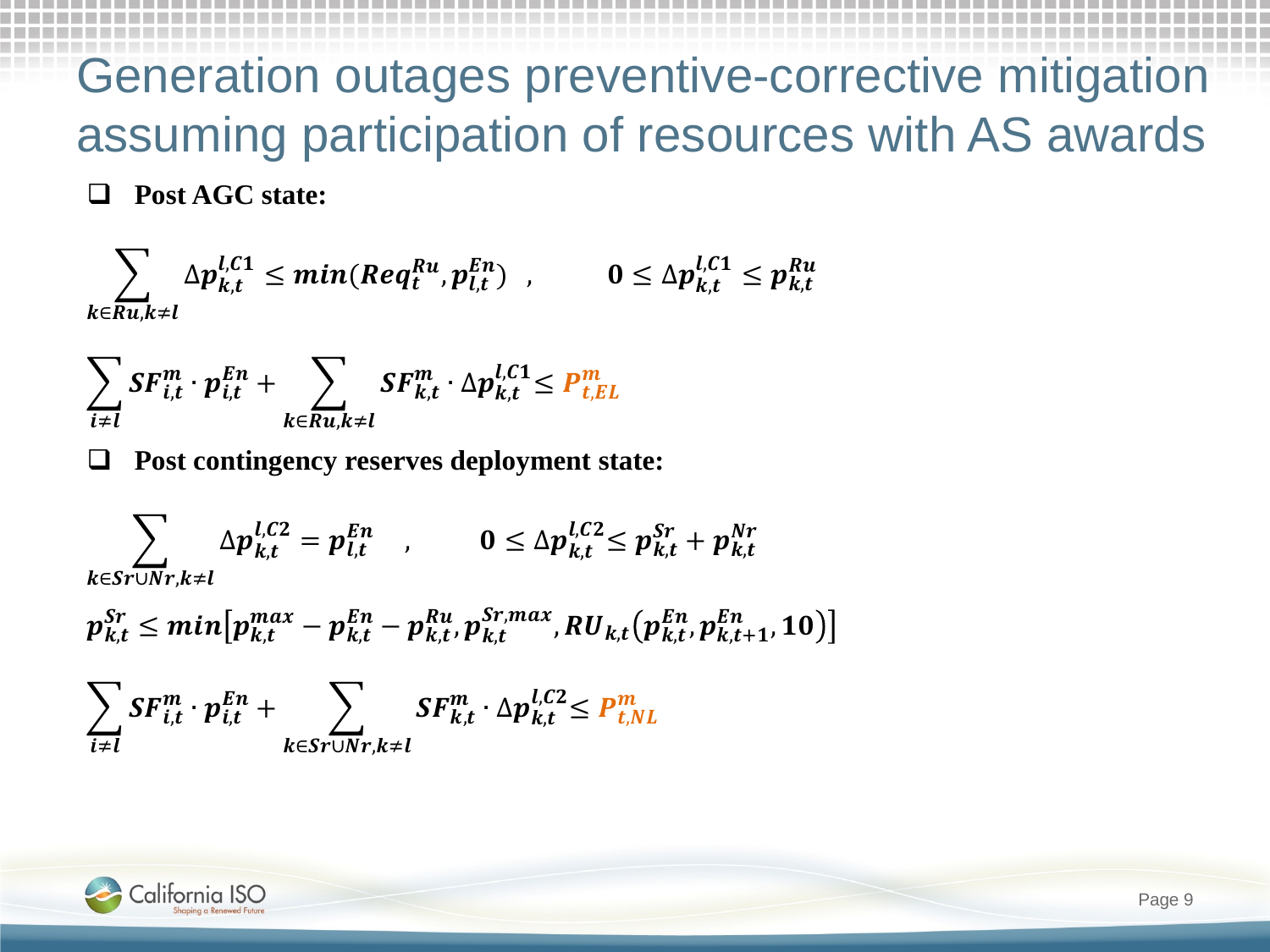#### Generation outages preventive-corrective mitigation assuming participation of all available resources **Post AGC state:**

$$
\sum_{k \in Ru, k \neq l} \Delta p_{k,t}^{l,C1} \leq min(Req_t^{Ru}, p_{l,t}^{En}) \quad , \qquad 0 \leq \Delta p_{k,t}^{l,C1} \leq p_{k,t}^{Ru}
$$

$$
\sum_{i \neq l} SF_{i,t}^m \cdot p_{i,t}^{En} + \sum_{k \in Ru, k \neq l} SF_{k,t}^m \cdot \Delta p_{k,t}^{l,C1} \leq P_{t,EL}^m
$$

**Post contingency reserves deployment state:**

$$
\sum_{k\neq l} \Delta p_{k,t}^{l,C2} = p_{l,t}^{En} \quad , \qquad 0 \leq \Delta p_{k,t}^{l,C2} \leq \min \big[ p_{k,t}^{max} - p_{k,t}^{En} - p_{k,t}^{Ru}, RU_{k,t}(p_{k,t}^{En}, p_{k,t+1}^{En}, 10) \big]
$$

$$
\sum_{i \neq l} SF_{i,t}^m \cdot p_{i,t}^{En} + \sum_{k \neq l} SF_{k,t}^m \cdot \Delta p_{k,t}^{l,C2} \leq P_{t,NL}^m
$$

 $\boldsymbol{p}^{En}_{k,t}$ ,  $\boldsymbol{p}^{AS}_{k,t}$ **- Energy and ancillary services –** *AS* **(***Ru, Sr, Nr***), awards for resource** *k* **at interval** *t*

, **- Post contingency** *l* **adjustments of resource** *k* **at interval** *t*

 $RU_{kt}$  **- Maximum ramp up for unit** *k* **at interval** *t* **assuming 10 minutes ramping time**  $P_{t,NL}^{m}$ ,  $P_{t,EL}^{m}$  - Constraint *m* normal (*NL*) and emergency (*EL*) limits at interval *t* 



 $\Delta p_{k,t}^{l,C}$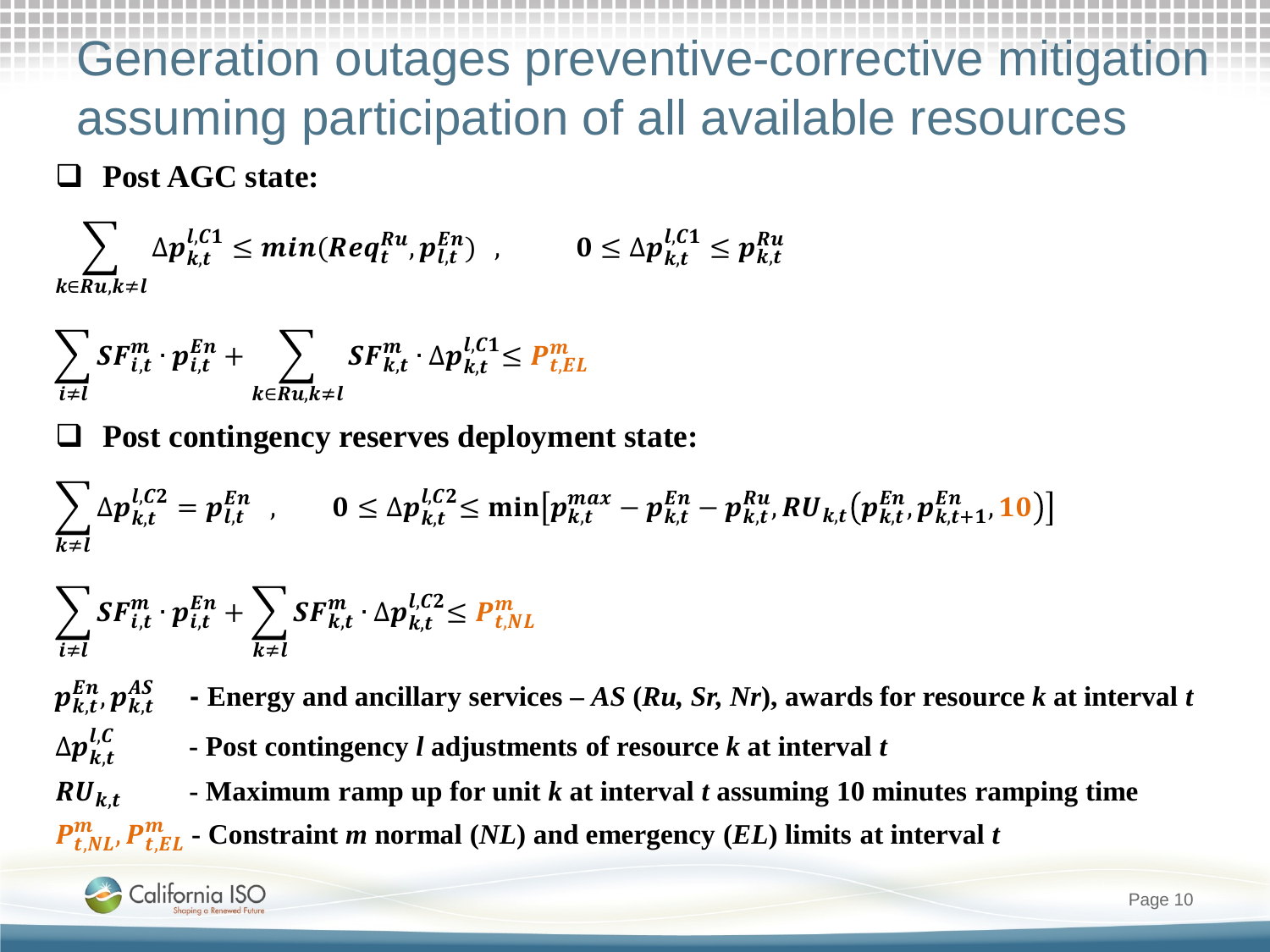## Preventive-corrective SOL contingency violation relief

 $\sum \textit{SF}^{m,l}_{k,t}$  $\boldsymbol{k}$  $p_{k,t}^{En} + \Delta p_{k,t}^{t,C} \le P_{t,NN}^{m,t}$  $\Delta p_{k,t}^{l,C} = \Delta p_{k,t}^{l+} - \Delta p_{k,t}^{l-}$  $\Delta p_{k,t}^{l+}$  ≤ min  $\left[ p_{k,t}^{max} - p_{k,t}^{kn}, RU_{k,t}(p_{k,t}^{kn}, p_{k,t+1}^{kn}, 3)\right]$  $\Delta p_{k,t}^{l-}$  ≤ min  $\left[ p_{k,t}^{En} - p_{k,t}^{min}, RD_{k,t} (p_{k,t}^{En}, p_{k,t+1}^{En}, 3) \right]$ 

 $p_{k,t}^{min}, p_{k,t}^{max}$  - Resource  $k$  minimum and maximum operating limits at interval  $t$ 

- $\mathbf{R} \mathbf{U}_{kt}$  **- Maximum** ramp up for unit *k* at interval *t* assuming 30 minutes ramping
- $R_{k,t}$  **- Maximum** ramp dn for unit *k* at interval *t* assuming 30 minutes ramping
- *l* **- Contingency index**
- $P_{t,EL}^{m,l}$ , **- Constraint (SOL)** *m* **emergency limit for contingency** *l* **at interval** *t*

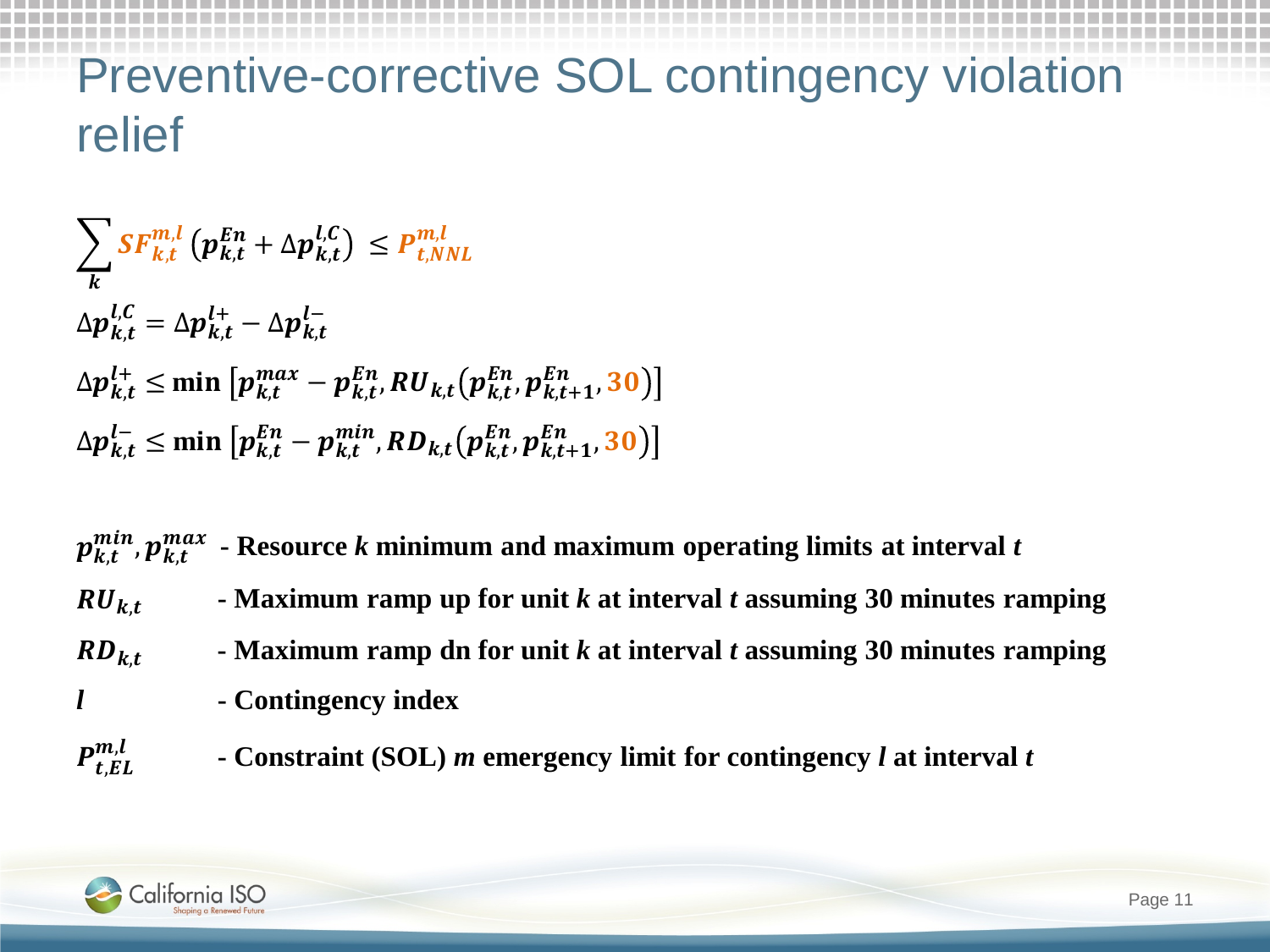### Impact on CAISO operation and market software

- **Positives** 
	- Improvement in system reliability as a result of improved accuracy in modeling operating constraints
	- Ensures accurate amount of contingency reserves procured at right locations
	- Reduction in out of market operator interventions
	- Reduction in total system operating costs since resources are positioned in the most economic way to manage pre-contingency and post-contingency flows
	- Marginal value of corrective capacity correctly reflects opportunity costs, congestion cost savings, and/or instruction deviation penalties
	- Required changes to market software are not complex
- $\Box$  Negatives
	- Significant increase in optimization problem size due to the introduction of corrective variables

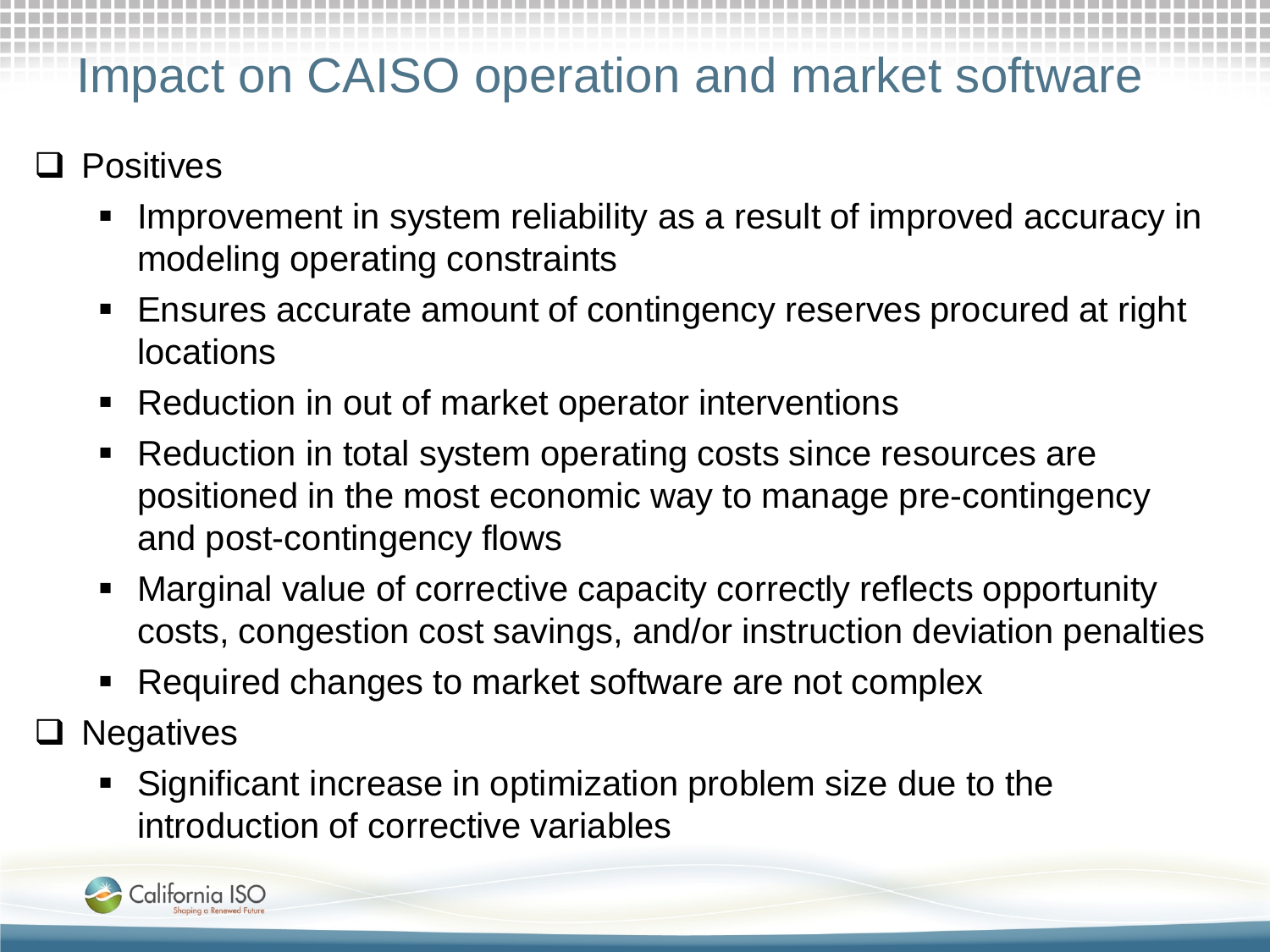#### Impact on SCUC model size

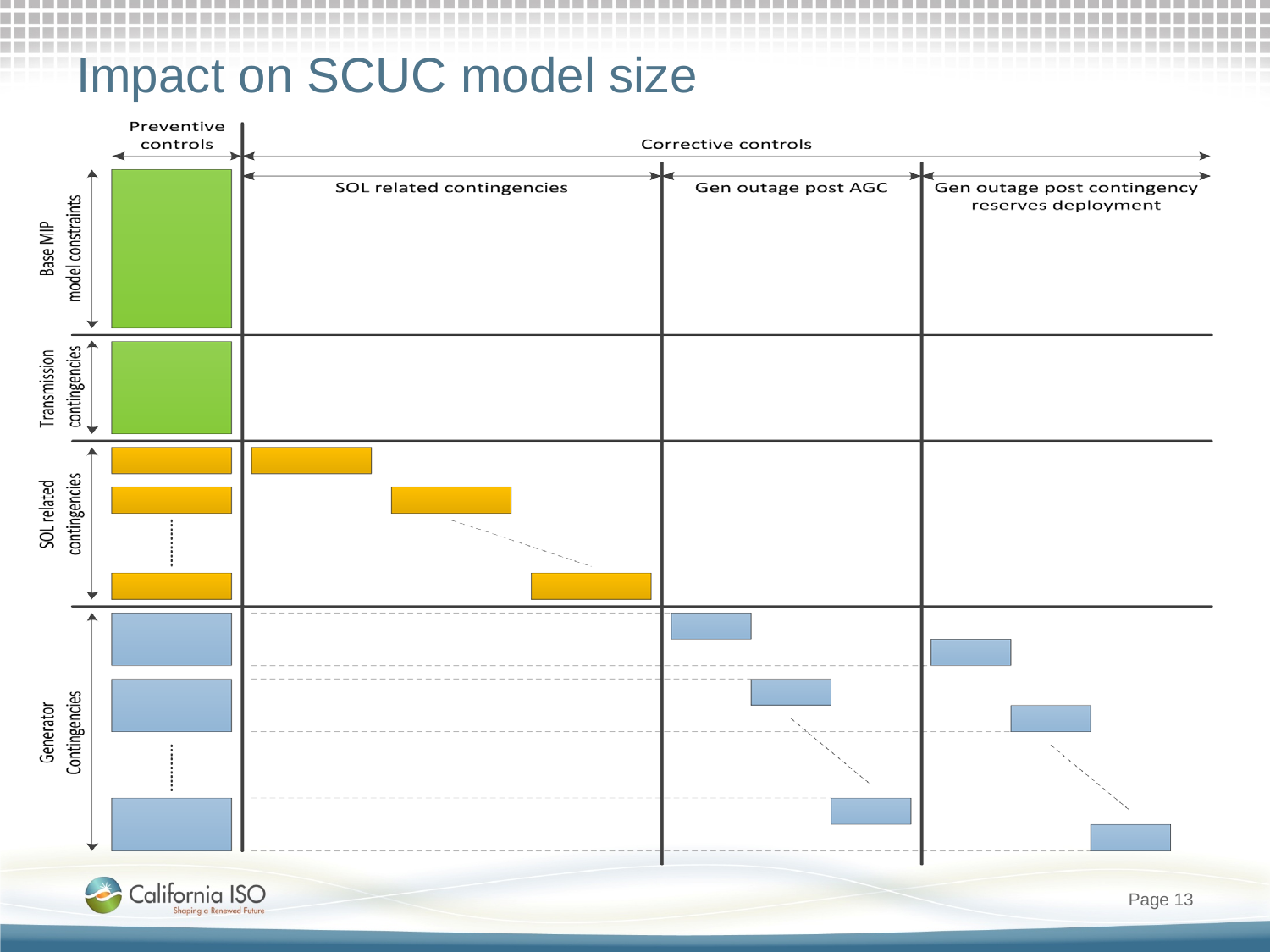#### Example